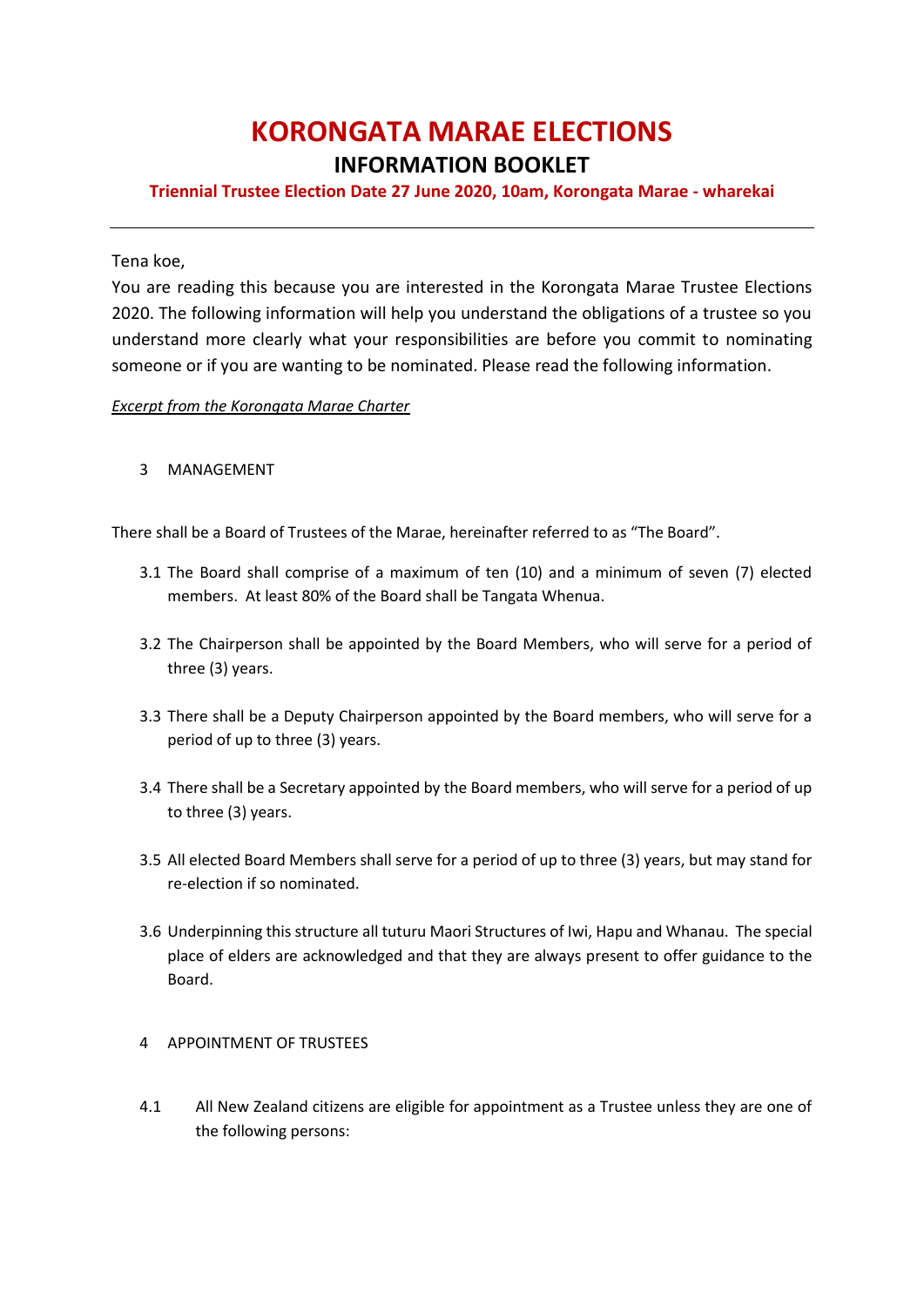- (a) An undischarged bankrupt.
- (b) A person who is subject to a Compulsory Treatment Order under Part II of the Mental Health Act 1992.
- (c) A person convicted of any offence punishable by imprisonment for a term of six months or more, unless that sentence has been served or otherwise suffered the penalty imposed.
- 4.2 Nominations for Trustees will be accepted in writing on the day of the Annual General Meeting, or as such time and place that the Board may decide.
- 4.3 Nominations for Trustees will come from each block.
- 4.4 Nominators must have beneficial interest in specified block. The blocks are Korongata 1A, Korongata 1B, Korongata 1C, Korongata 2A, Korongata 2B1, Korongata 2B2, Korongata 2B3, Korongata 2B4, Te Awa O Te Atua 7A, Te Awa O Te Atua 7B2C.
- 4.5 All nominations must be seconded.
- 4.6 A nominee may not nominate or second him or herself.
- 4.7 Voting for election of nominees shall be by those present at a meeting and by a show of hands. Vacancies for the Board in any one-year shall be filled by the appropriate number of top polling nominees, subject to appointment by the Maori Land Court.
- 4.8 Elections of trustees shall be held at Annual General Meetings or at such time and place that the Board may decide. If the election of trustees is not at an Annual General Meeting, then there shall be a public notice in the local paper giving a minimum of one month's notice of the specially called meeting.
- 4.9 At any Annual or Special General Meeting called there shall be minimum quorum of five (5) trustees of the Marae present before any voting is allowed. Beneficiaries are permitted in these meetings, but cannot vote at Board meetings.

#### 5 TRUSTEES RESPONSIBILITIES

- 5.1 The Board shall safeguard the taonga and ensure that tikanga is observed at all times.
- 5.2 The Board shall be responsible for the efficient an effective running of the Marae.
- 5.3 All trustees have a duty to attend meetings called by the Chairperson. Trustees unable to attend meetings must tender their apologies to the Secretary (or representative prior to the meeting)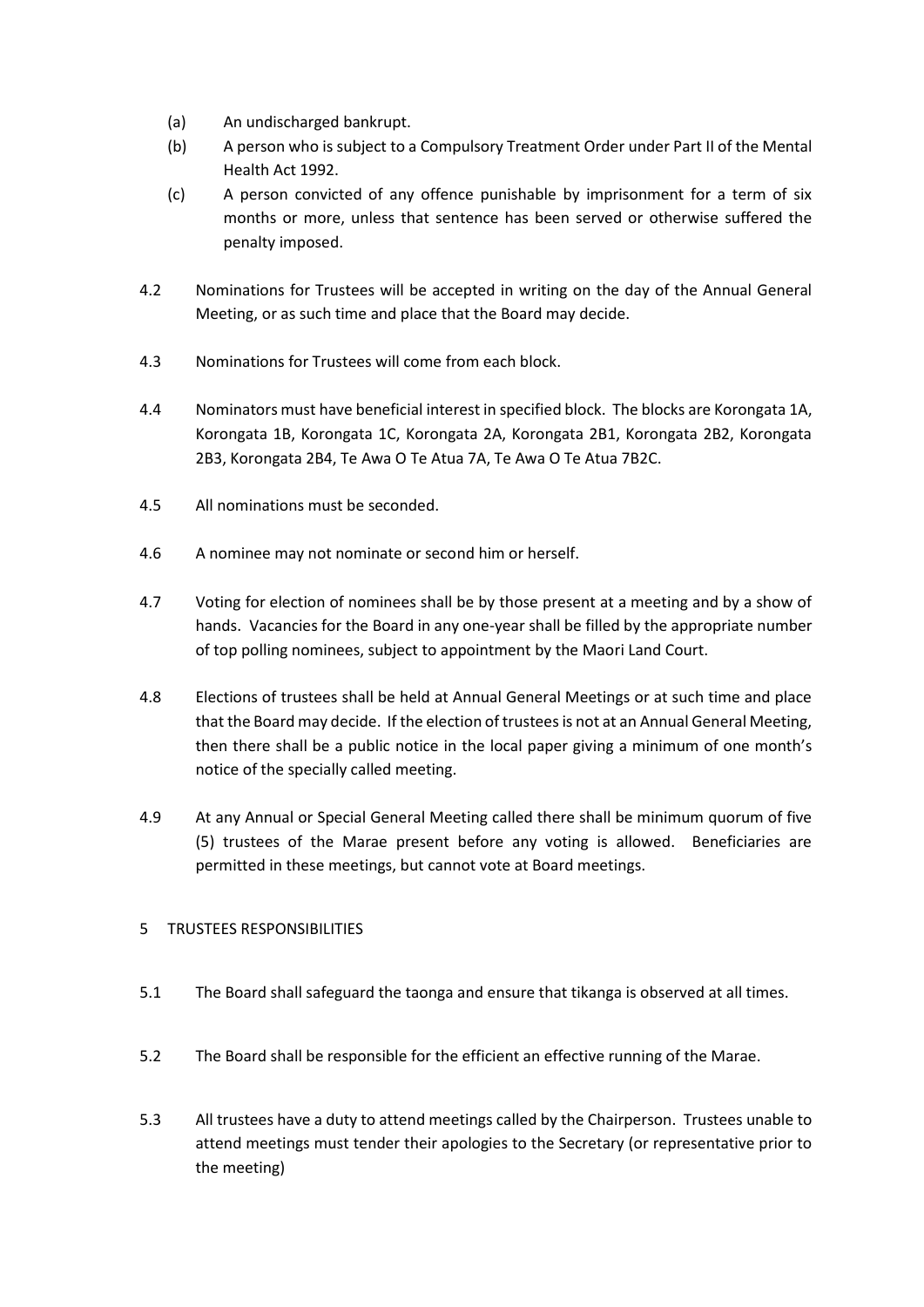#### 6 MEETINGS

- 6.1 The Board shall meet regularly, at any mutually agreed time, for the purposes of ongoing management of the Marae.
- 6.2 Annual General Meetings will be held within three (3) months of the end of the financial year. The purpose of the Annual General Meetings will be to present annual accounts, to elect new trustees if required, to present an account of the achievements of the year, to outline project objectives of the Board for the coming year, and to discuss any other business of the Marae as required by the meeting.
- 6.3 Notification of Annual General Meetings will be made through the local media one month prior to the meeting.
- 6.4 The Board may call special General Meetings at any one time as deemed necessary, for which one months notice will be given. A Special General Meeting must be called if the number of Trustees falls below five (5) for whatever reason.

#### 7 DELEGATION OF AUTHORITY

- 7.1 The Chairperson may, if necessary, delegate Chairmanship of the Board to the Deputy Chairperson or if he/she is unavailable, to another trustee.
- 7.2 The Board may appoint sub-committees as necessary to oversee any aspect of the management of the Marae. Such sub-committees may comprise trustees and other beneficiaries.
- 7.3 The Board appoints the Marae committee to administer and oversee the day to day management of the Marae.
- 7.4 The financial accountability, records and accounts, is the responsibility of the Marae Committee and will from time to time, when advised by the Board allocate funds to the Board.
- 7.5 The Board appoints the Marae Committee to authorise activities on the Marae in accordance with Regulations nine (9) and ten (10) of the Maori Reservations Regulations 1994.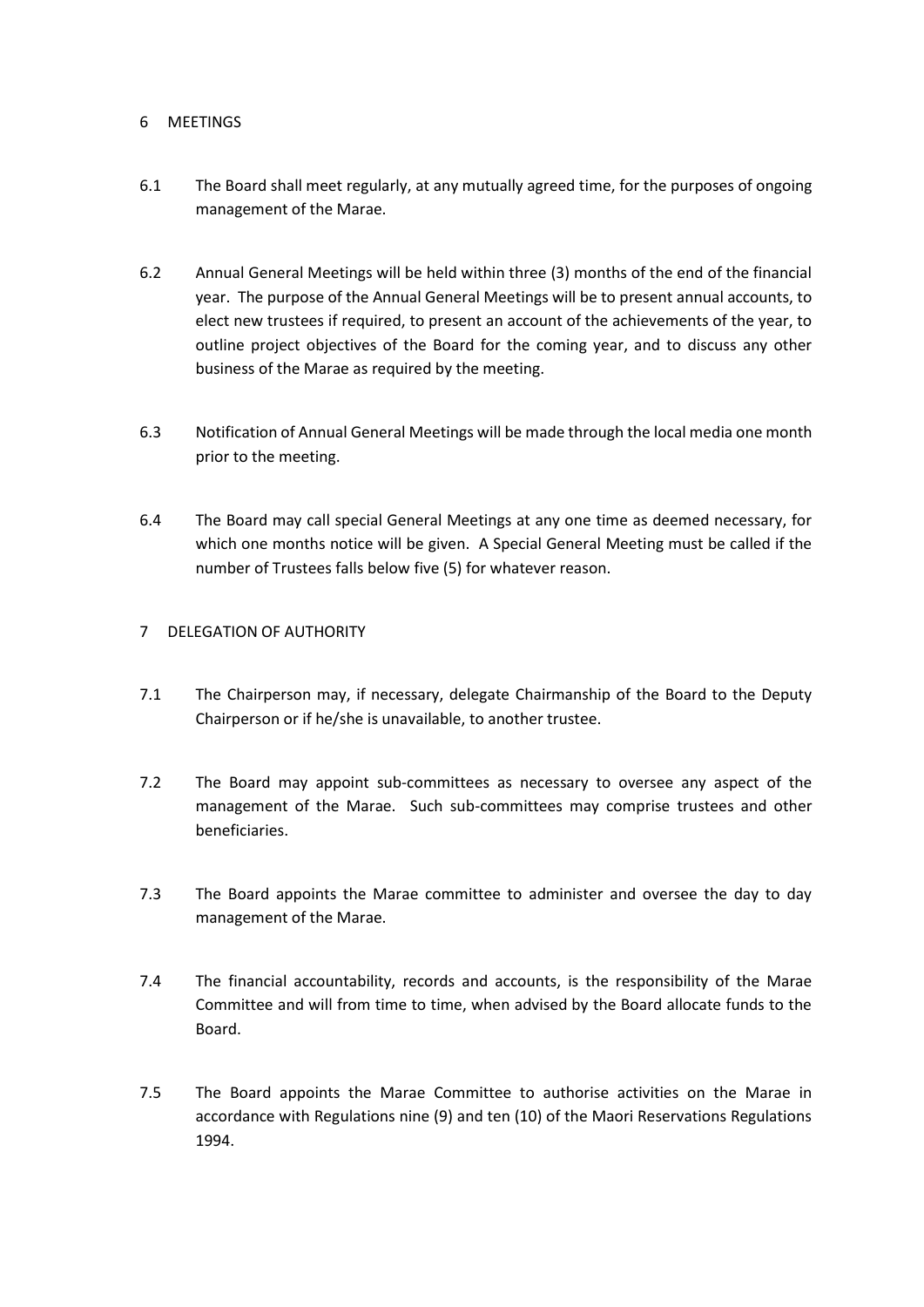7.6 The Board appoints the Marae and Marae Maori Committee to apply for any and all funding and grants that may be available for the betterment of the Marae.

#### **ADDITIONAL INFORMATION**

What should I expect if I am appointed? Being a Trustee is a big responsibility.

You need to:

- Have time to devote to the role and attend monthly meetings
- Play an active role in meetings contribute, ask questions, request more information, and challenge the korero
- Maintain a high standard of conduct
- Understand the issues facing the marae, hapū, iwi, whenua, and our community at large.
- Fill in the right nomination form.

Korongata Marae Land Blocks

- $\bullet$  The land blocks at Korongata were aggregated on the 13<sup>th</sup> December 1988. According to the Maori Land Court it is called Te Awa O Te Atua Aggregation (Korongata Marae – ID 284954).
- According to our Charter, a nomination for trustee must come from one of the ten original blocks.
- Ideally whānau should have met with each other prior to the AGM/Election Hui which is on Saturday 27 June 2020, so that the election process will be fairly quick.
- The attached Block Information (which follows) is the best information we have so far of these blocks. Information has been taken from Māori Land Court records and has been added upon by whānau who have shared information at meetings.
- The block chart also includes current trustees.
- The charter also stipulates that the Board shall comprise of a maximum of ten (10) and a minimum of seven (7) elected members. At least 80% of the Board shall be Tangata Whenua. *This means that 8 of the 10 trustees need to be tangata whenua and the other 2 nominations can be non tangata whenua, however the nomination needs to come from whānau who affiliate to the block you are representing.*
- After the election of the Trustees, the new Board of Trustees (if they see it necessary) will have the opportunity to appoint the Marae committee to administer and oversee the day to day management of the Marae.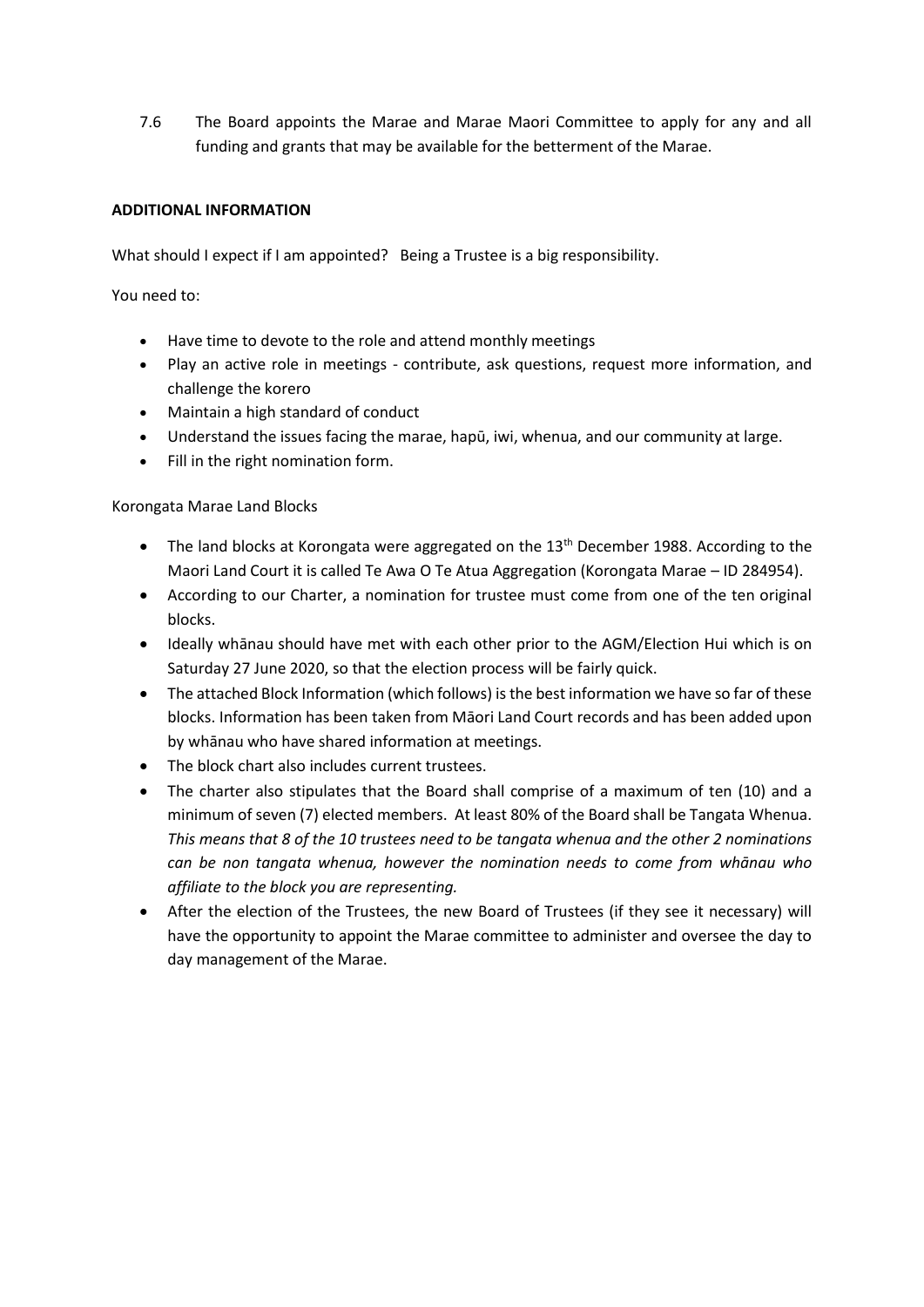## **MARAE LAND BLOCK CHART**

| <b>Block Name</b>                                  | <b>Area</b><br>(ha) | <b>Original Block owners</b>                                                                                                             | <b>Current Trustee</b>       |
|----------------------------------------------------|---------------------|------------------------------------------------------------------------------------------------------------------------------------------|------------------------------|
| Korongata 2B 1                                     | 0.285               | Hera Te Rori or Hape                                                                                                                     | <b>David Tamati</b>          |
| Korongata 2B 2                                     | 0.565               | Hereripine Tini, Honetere Paerata                                                                                                        | <b>Barney Charles Tihema</b> |
| Korongata 2B 3                                     | 0.184               | Hone Puriri succeeded to Nikora Te<br>Kere, Pihikete Takarei                                                                             | Queen Ngahuka                |
| Korongata 2B 4                                     | 0.26                | Hariata Takarei, Morehu Takarei,<br>Pihikete Takarei, Mereana Takarei                                                                    | Laura Kele                   |
| Korongata No 1A<br>{Korongata Marae}               | 0.6015              | Mereana Maurea, Mare Te Oti<br>Paora Nonoi                                                                                               | Alayna Watene                |
| Korongata No 1B                                    | 0.6156              | Anaru Puriri, Hone Puriri, Rawiri<br>Kamau, Karaitiana Kamau, Kingi<br>Kamau, Nikera Kamau, Eparaima<br>Kamau, Iwa Kamau, Mare Kamau     | Te Aroha Sheree Manihera     |
| Korongata No 1C                                    | 0.3849              | Wairukuruku Tata (Maere) Maki Karaka                                                                                                     | <b>Whareki Craig Maere</b>   |
| Korongata No 2A                                    | 0.283               | Rangi Parahi, Reupena Parahi,<br>Mereana Parahi                                                                                          | Kathleen O'Shaughnessy       |
| Te Awa O Te Atua<br><b>7B2C</b>                    | 1.2442              | Rahui Rangihau, Nukunoa Rangi Hape<br>Peeti Onekawa, Hinekoia Kawana<br>Bella Eriatara, Waereti Gray<br>Mahiarangi Onekawa, Paul Onekawa | <b>Christine Tamati</b>      |
| Te Awa O Te Atua No<br>7A {Te Awa O Te Atua<br>7A} | 0.497               | Rangi Parahi, Reuben Parahi, Mereana<br>Parahi                                                                                           | <b>Steven Robert Tipu</b>    |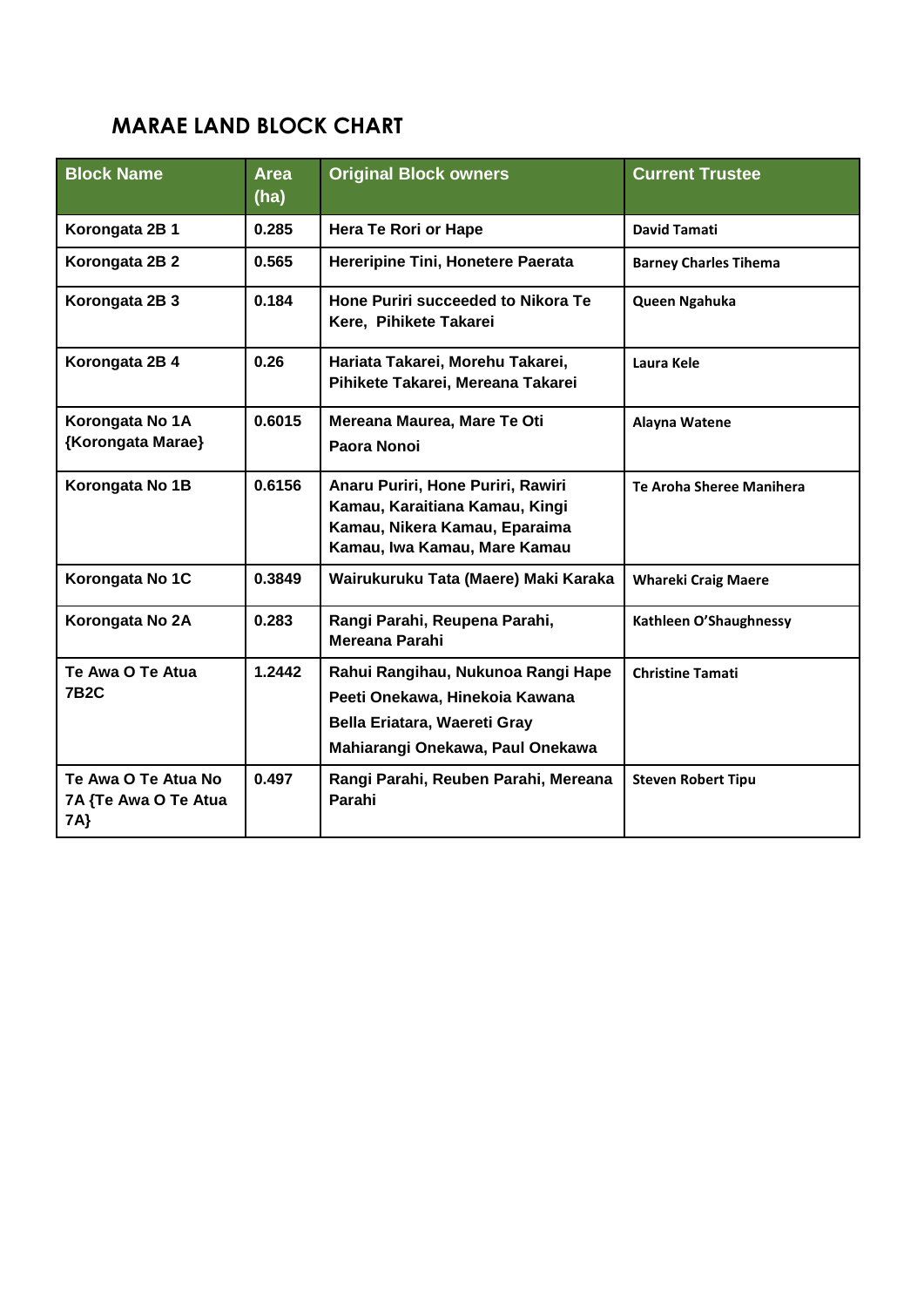## **MARAE LAND BLOCKS (MAP)**